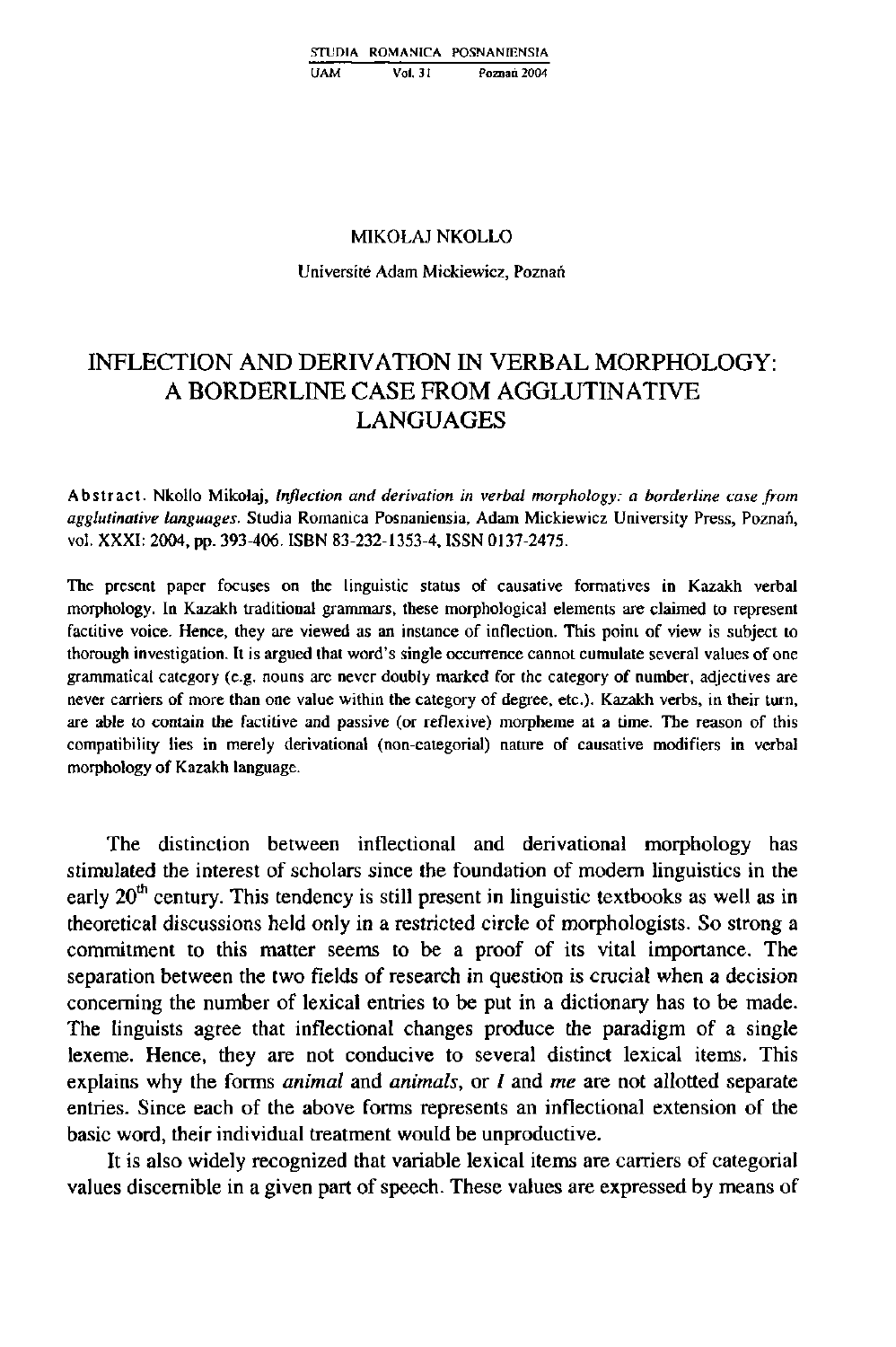inflectional morphemes.<sup>1</sup> The latter are, therefore, obligatory components of every **occurrence of the word susceptible to be varied. For example, Polish nouns are bound to convey Information about the case, as well as number (Bańko, 2002: 142- 148). In derivational morphology, the affixes, when combined with a root, aiways produce a new lexical item** *{sect* **and** *sectarian, to close* **and** *to disdose, canto* **and**  *cantito,* **etc). The result of such a combination can be, in its own way, inflectionally modified. The conclusion to be drawn from these examples is that a root and the word we derive from it cannot be considered to represent two paradigmatic variants descending from a single lexeme (Nagórko, 1993:206). Hence, a lexicographer shouid insert such pairs of words into two separate dictionary slots.** 

**The present discussion aims at shedding a new light on the fuzzy boundary that**  separates two areas of linguistic research. The empirical material brought under **analysis comes from Kazakh verbal morphology. Kazakh is an agglutinative language. Thus, in the conjugation, pieces of Information about particular values of such categories as number, person, voice and tense are transmitted separately. As for aspect and mood, they are expressed partially** *via* **inflectional endings, partially**  *via* **auxiliary verbs and relevant participial forms. Finally, it shouid be borne in mind that Kazakh verbs can contain a separate morpheme serving to express negation** *{Ulbip^biMusdbi óys-óa* **«don't disturb us» as opposed to** *lUbip^biMbudbi 6Y3* **«disturb us»). The same holds true of nominał inflection where case, number and possession have overt exponents and, hence, are neatly segmentable (i.e. are not realized cumulatively). This state of affairs is, therefore, qualitatively different from what we know about flexive languages such as Latin, Greek or Slavic where words marked for more than one category form an inextricable combination. In nominał morphology of these languages, a single ending dispenses simultaneously all necessary details conceming number, case and gender, as can easily be seen in Latin word** *civ-ibus* **«to the citizens». It is hard to say what is responsible, within the** *-ibus* **morpheme, for expression of dative, and plural (see the notion of «cumulative exponents», Matthews, 1991:179-181). The mergers of the same kind extend to conjugation in these languages, although several exceptions from this generał rułe do exist (Heinz, 1961:352).** 

**As said, the obligatory and recursive character comprises two main features of** 

**<sup>&#</sup>x27; A certain confusion reigns in contemporary linguistics as to how the notion «inflection(al)» shouid be understood. This term designates primarily a branch of morphology opposite (but complementary) to derivation (or word-formation), irrespective of the type of language dealt with (analytic, isolating, alternating, etc). «Inflection» is meant here to refer to a set of phenomena that express different values of grammatical categories discernable in a given language. Furthermore, it is interpreted so as to account for the diversity of means used to convey Information about these categories. We treat as inflectional both bound (such as personal endings) and free morphemes (for**  example, auxiliary verbs). As A. Spencer (2000:337) points out, inflection also embraces such **exponents as word order, clitics, intonation, adpositions or combinations of these (see also**  Bańczerowski, 1999a:486-498 and for a slightly different point of view Wójcik, 2000:22-24).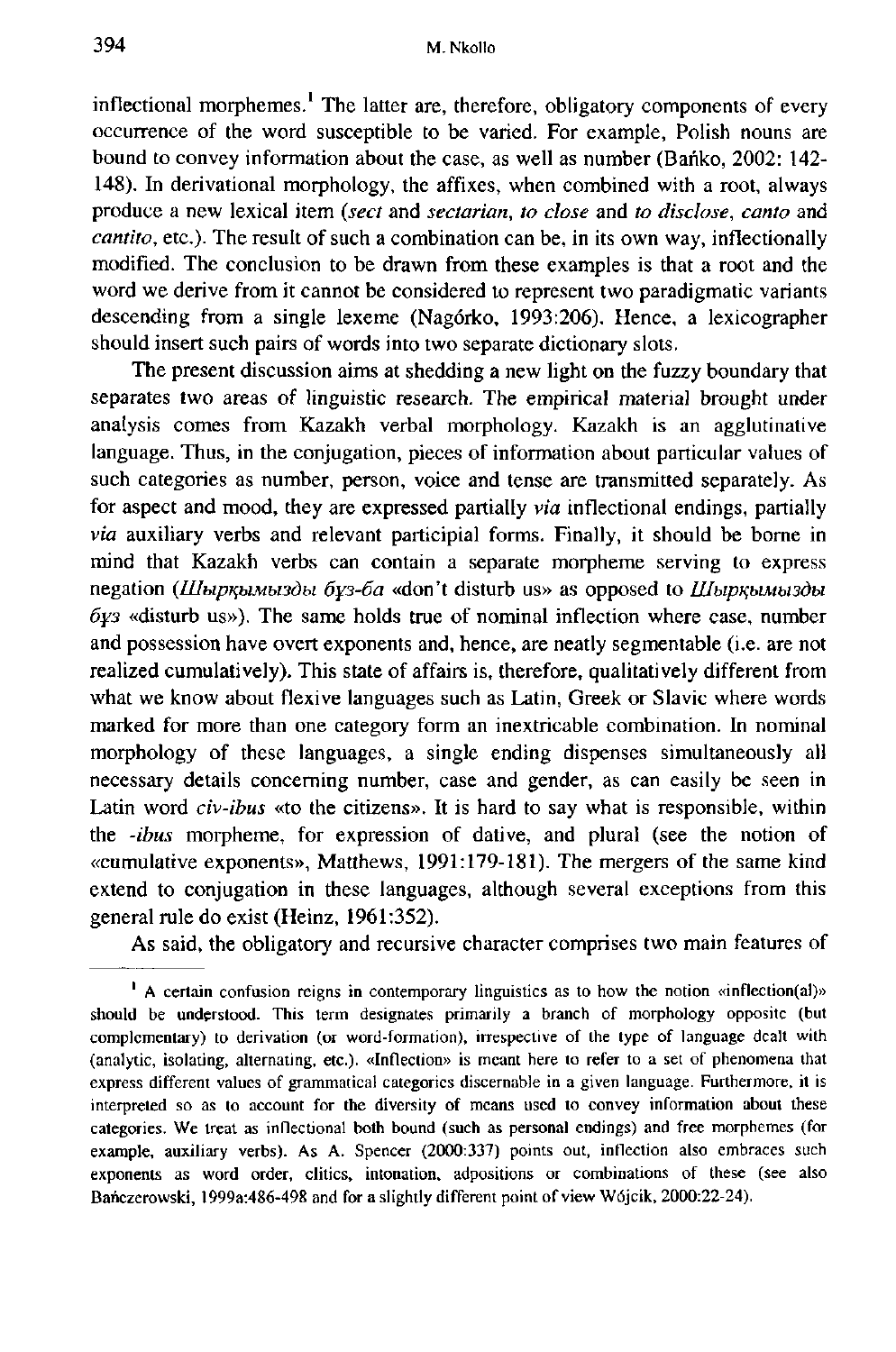**verbal inflectional endings in Kazakh. Every verb's occurrence appears either as singular or as plural. Additionally, it has to fit in with exclusively one grammatical person. Inflection also transmits Information about where the process is situated with respect to the moment of utterance or with respect to some other process alluded to earlier. It needs to be emphasized that separate morphemes within the structure of verbal lexical items convey each one piece of this information. Kazakh verb may also act as the basis for a senes of affixal modifiers. We are, then, in front of derivational processes. The latter are obviously less regular than agglutinative**  variations.<sup>2</sup> It is not infrequent that one and the same meaning is transmitted by **numerous formatives. Let us look at standard Kazakh agent nouns. Such a semantic**  change is induced by the following suffixes: *-ui* (*-u<sub>bl</sub>*, as in *KOpsay-tubi* «barrister» taken from  $\kappa$ *opaay* «to defend»), *-zep* (with its combinatorial variants, see *bacnazep* **«editor» derived from** *óacy* **«to print») or** *-MCH l-MaH {ofChip-MOH* **«reader» from**   $oxy$  «to read»). Unlike the inflectional modifiers, the derivational affixes are not **obligatory** within the structure of a sentence. The form  $a_n$  («hunting») is able to **fulfill the same syntactic functions (subject, adnominal complement, apostrophe,**  etc.) as *anuub* («hunter»), a noun to which, morphologically, it gives birth. Finally, **derivational formatives are often viewed as triggering change of the part of speech a** new lexical item belongs to (see  $\gamma u \rightarrow \gamma u$  «to fly» -  $\gamma u \rightarrow \gamma u$  *ax* «airplane», *mapm-y* «to twist, to grind»  $-$  (em) mapm- $\kappa$ *biul* «meat grinder»).

**It seems elear that the number of categorial and derivational formatives does not render the distinction between the two fields of investigation any easier to go through with. One of the most curious instances of this confusion in Kazakh pertains to morphemic structure of factitive verbs. Every verb in this language is able to acąuire causative meaning due to the agglutination of one appropriate** 

<sup>&</sup>lt;sup>2</sup> One of the most salient characteristics that bears witness to a lesser, compared to the case of **categorial formatives, regularity of affixes concerns the extent to which they comply with vowel harmony (often called synharmonism) and progressive assimilations. Both these factors play a crucial role in formal description of Kazakh inflectional and derivational morphemes. Every vocalic segment, whether appearing in the affix or inflectional ending, must inherit the feature ± anteriority of the last**  vowel of the root. Examples:  $x_{\text{c}b}x_{\text{d}a}$  -  $x_{\text{c}b}x_{\text{d}a}$  when  $x_{\text{d}a}$  and «faster», back vowels after *a*) and  $k \times (k \times k \cdot \text{K})$  («much» and «more», front vowels after  $\theta$ ),  $k \times m \cdot \text{K}$  («I wait», front vowels after *y*) and *um-a-MmH* («I leave», posterior vowels after  $w$ ),  $\kappa$ ana-nap-*bi-Hda* («in his cities», back vowels **after** *a)* **and** *Kenip-nep-i-HÓe* **(«on his bridges», front vowels after /). This formal constraint has an equal effect on derivational morphemes. However, sińce Kazakh abounds in numerous borrowed affixes (especially coming from Persian or Arab, see Johanson, 1998:329), many of them do not comply with**  this principle. Examples: *майіт-хана* («mortuary», coming from *майіт* «cadaver, corpse»), шебер*xaна* («master's workshop», derived from *шебер* «master»), дәрет-хана («toilettes»). Inflectional **formatives do not rebel to such an extent against the principles of synharmonism. There are only two categorial morphemes that depart from this generał rule. The endings of instruraental-comitative case contain exclusively front vowels (back series does not exist, see** *aubinmayuiu-Men 6ipae* **«with a**  prosecutor»). The element -a<sub>K</sub>, used to complete the expression of superlative within a category of degree (see *okinitumi-ak* «extremely sorry»), is another exceptional morpheme from this point of view. **This time, front vowels are absent.**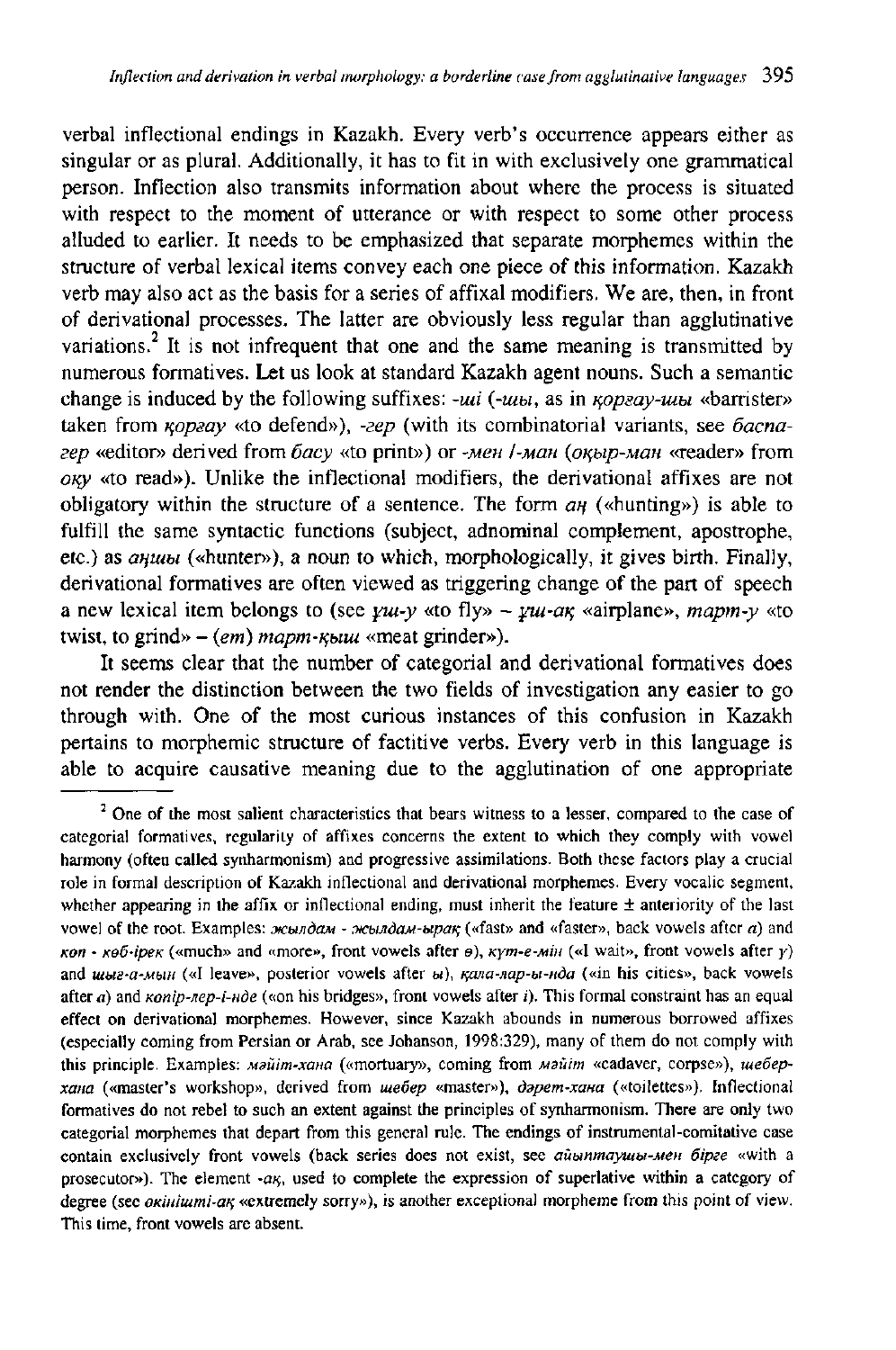**morpheme selected from an entire series. Let us take an example. The stative verb**  *myp-y* **«to stand» may undergo such a modification so as to, eventually, result in the form** *mYp-sbi3-y* **«to put up, to cause something to stand». The formative** *-zus-* **has a**  wide range of combinatorial variants. These arise from phonological features of root's terminal segments,  $x \circ y \circ y$  «to go, to move» –  $x \circ y \circ z \circ y$  «to bring to motion, to drive», *oxem-y* «to reach (a specified point)», *oxem-kis-y* «to supply, to make reach (a specified point)» or  $a\ddot{u}m-v$  «to tell» –  $a\ddot{u}m-xb3-v$  «to make someone say **something». Traditional Kazakh grammars rank this transformation among one of the values within the category of voice. This opinion is so deeply ingrained that**  *-Zbi3-* **and its allomorphs are claimed to have an inflectional status. Hence, the verbs**  *0KYp-zi3-y, awn-icbi3-y, oKem-Kis-y, myp-zba-y* **and their homologues are often considered to represent a factitive voice. It is this point of view that we shall submit to further investigation.** 

**In order to pin down the boundary between inflection and derivation, we can avail ourselves of the order in which the appropriate morphemes are agglutinated to the root they modify. According to the claim made above, inflectional endings supply information about categorial status of lexical items to which they are attached. It shouid be borne in mind, however, that nothing prevents these items from being morphologically complex. Morphological complexity is the effect attributable to the presence of derivational affixes which cause lexical alterations in the meaning of initial forms. Hence, many scholars argue in favor of more central position of lexical formatives with respect to the root. Inflectional endings are attached afterwards. Conseąuently, they are more peripheral compared to derivational morphemes. It seems logical that in order to inflect the lexical item it has to be known. It is the derivationally modified stem that is determined as to particular values of categories it represents (i.e. specified, as in the case of verbs, for person, number, mood, tense, aspect, voice and so on) and not vice versa (see Corbett, 1987: 327-328).** 

**As far as Kazakh language is concemed, the situation is best exemplified by**  successive extensions of the verbal root *oicem*-: («reach», 2 PER. SING. IMP.),  $m$ -*Ki3* («make reach, provide, supply», 2 PER. SING. IMP.),  $m/m - \kappa$ i3-y («to supply, to make reach, an instance of supplying»),  $\mathcal{H}$ *eem-kis-y-ui* («provider, supplier»), *Mem-Kis-y-ui-nep-im-e* («to my suppliers, to my providers»). The basic item *oxem*- becomes, as we see, a foundation for further, lexical and inflectional, extensions. The question then arises to what linguistic results these agglutinations **are conducive. First of all, they seem to entail non-trivial lexical modifications of the initial form. As is generally known, these modifications are traditionaily brought about by derivational formatives. Secondly, successive agglutinations to**  *oicem-* **make precise the categorial values of the resulting lexical item. Finally, there is a transfer between parts of speech: a verbal root becomes an inflected noun. When these changes are thoroughly inspected, we see that they follow a certain**  order. The specification of the set of categorial features of *oxem-ki3-y-ui* takes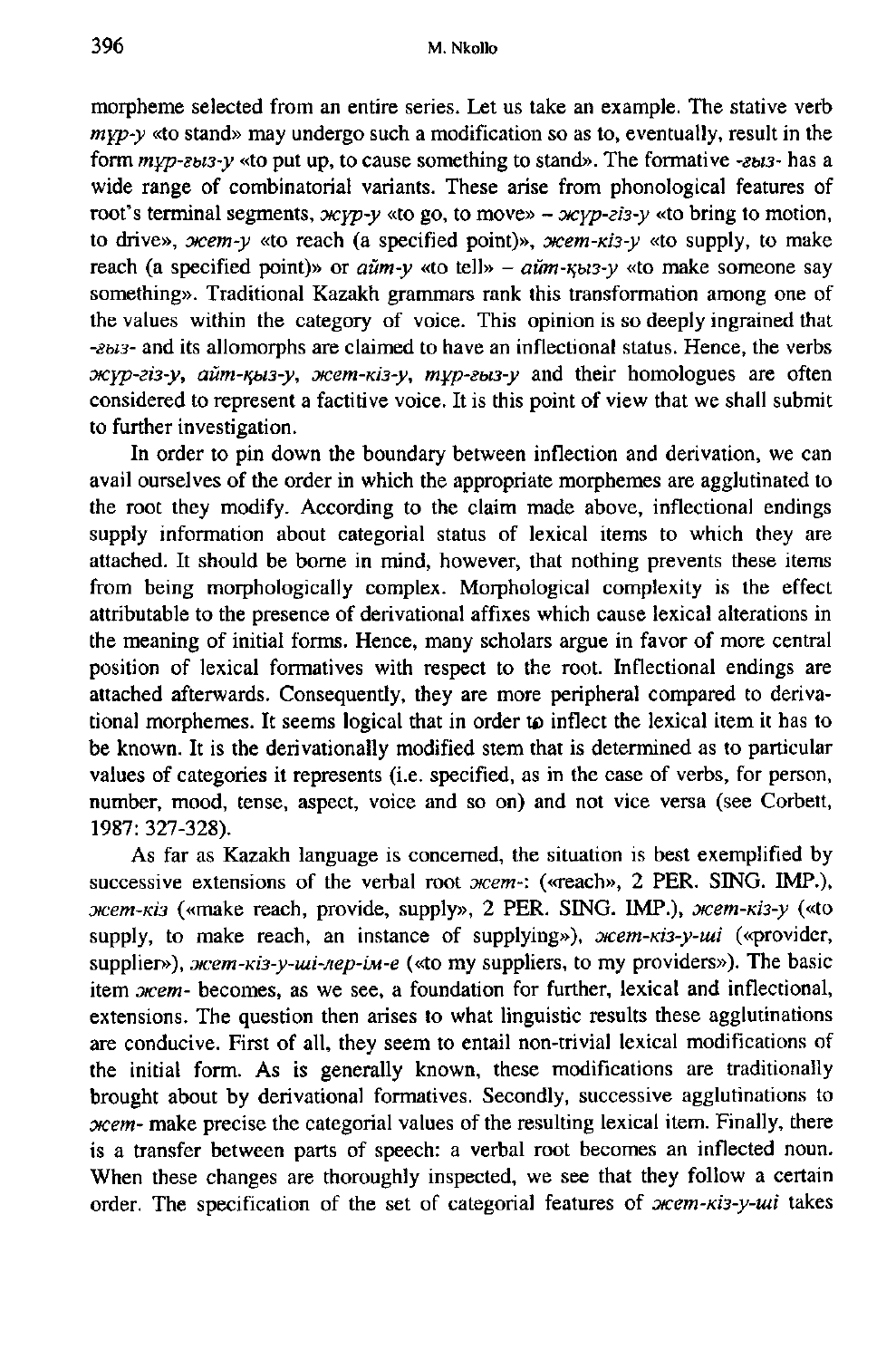**place at the very end. The first inflectional element is a plural ending** *(-Jiep-).* **Then, a possessor is marked** *(-IM-).* **Finally, directive-dative casual morpheme (-e-) is agglutinated. In Kazakh language, the categories of number, possession and case characterize exclusively nouns and pronouns. It is not surprising, then, that we expect the change of the part of speech to have been induced prior to the specification of nominał categories. This change is to be assigned to two derivational formatives** *-y-* **and** *-tui-.* 

The latter transforms verbal roots it modifies into agent nouns (*ocem-ki3-y-uui* **means «provider, one who provides»). The** *-y-* **suffix ranges initial form among either infinitives or deverbal action nouns («the action / the instance of providing»). So, both elements assume a double function: they introduce lexical change in the**  semantics of  $xem-xis$  and, secondly, they are responsible for the nominalization of **the verbal stem. At the same time, they both precede the morphemes of case, possession and number. This ordering reveals Hnguistic status of the morphemic adjuncts to Kazakh words. Since causative formative** -*Ki3*- is the first one that modifies *o*cem-, it is clear that it is devoid of any functions related to the expression **of grammatical categories. These obviously belong exclusively to the realm of inflection. The above demonstration presents, therefore, the first argument against categorial character of factitive modification in the Kazakh language.** 

**Yet, the provided solution does not go unchallenged. It is possible to adhere to an altemative point of view and to claim that causative formatives** *{-2bi3-* **and its variants) are an inherent part of derivational base. It is only the latter that is subject to subseąuent lexical and, depending on a part of speech imposed by last derivational morpheme (cf. Williams, 1981:269-272), inflectional extensions. Such solution remains neutral as to categorial or merely derivational status of factitive**  endings.<sup>3</sup> Besides, voice is strictly a verbal category, whereas *orcem-Kis-y-mi-nepiM-e* **is clearly a noun. Accordingly, the argument to adopt the ordering of derivational and inflectional morphemes as a criterion for distinction between two fields of research proves to be of little assistance to us here.** 

Another stage in our efforts toward ironing out the puzzle concerning linguistic **status of factitive modification is to resort to the definition of voice. It is under this label that Kazakh traditional grammars classify causative verbs. Voice is a grammatical category closely knit to verbs and, when necessary, to their auxiliaries.** 

<sup>&</sup>lt;sup>3</sup> One might object that factitive morphemes are not endings, but infixes. In fact, causative structural elements are often, visually, inserted in the very middle of a word (as in *mem-ki3-6e-u-Mi3 -***«we do not supply»,** *ombip-ebi3-bitibi3-dap -* **«plant», 2PER. PL. IMP.,** *em-m-in-zeH -* **«have been**  undergone», etc.). It should, however, be noticed that, although -zbtz- (and its allomorphs -*kis-*, -ziz- and **-/{613-) aiways precedes other elements (both derivational and inflectional) within linear structure of a given lexical item, it is aiways posterior to the verbal root it is attached to. The latter is identifiable as**  imperative 2<sup>nd</sup> person singular. So, the terminal position of causative morpheme in the form *mem-nis* **«supply» is not surprising at all. This leads us to recognize that Kazakh is a language where infixation does not apply.**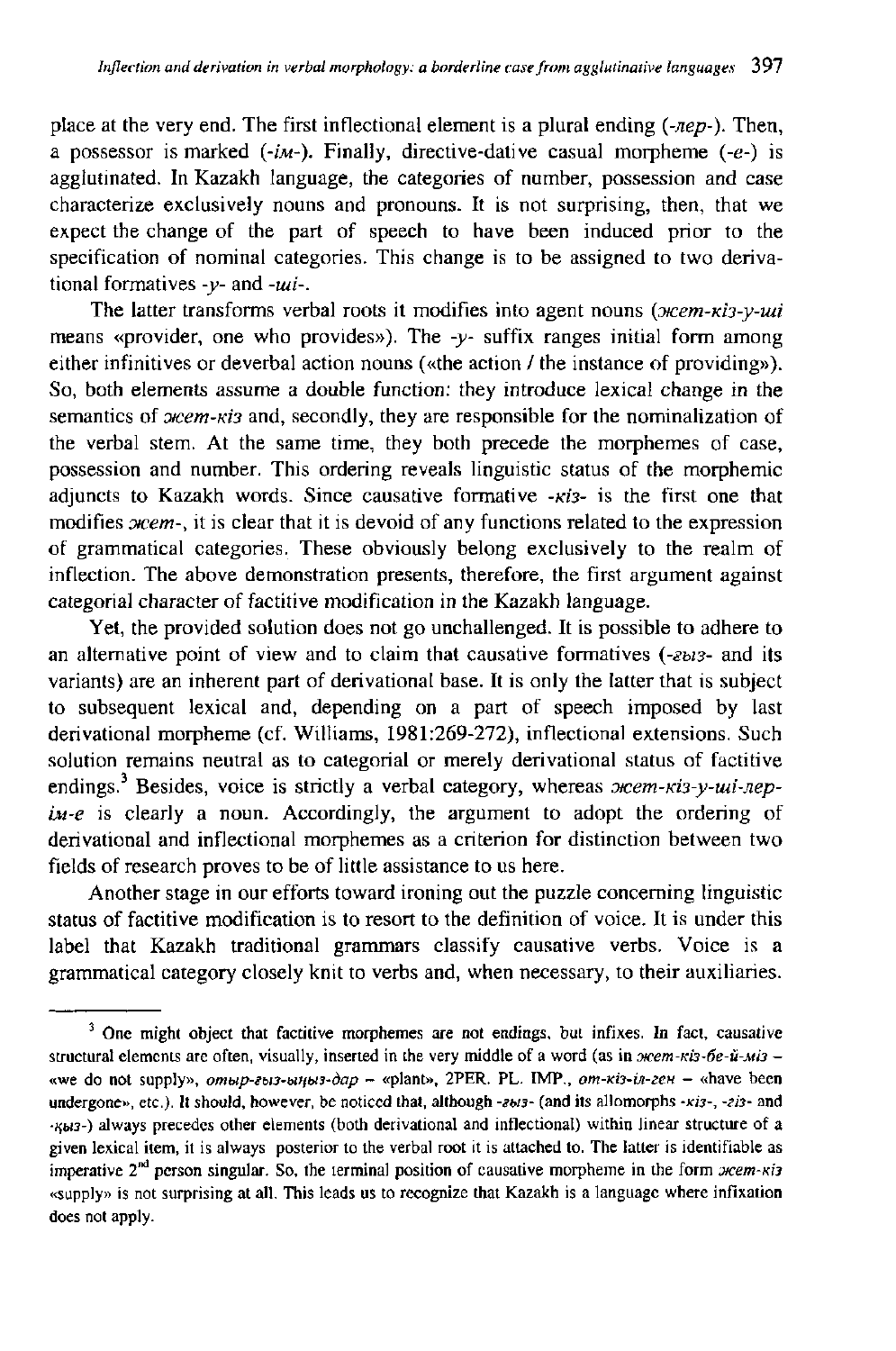**Its role is to single out the set of possible hierarchies of nominał items that accompany verbs within a sentence. These nominał elements are expressed either obligatorily or according to the language user's preference. It shouid be borne in mind that one of the peculiar features of voice is its inflectional character, which means that this category is expressed either by means of specialized bound**  morphemes or by means of a restricted range of auxiliary words. Other kinds of **constructions related to the alignment of grammatical relations (such as lexical converses, abstract nouns with light verbs, etc.) are not articulated inflectionally. In addition, the form adopted by a verbal lexical item identifies syntactic functions**  assumed by nominal elements within linear structure of the sentence. Several **authors (see Bybee, 1985:83) impose another constraint on morphological changes related to the expression of voice. According to them, as łong as we are within the domain of inflection, the number of syntactic slots (or, roughly speaking, of arguments) reąuired by a verbał form cannot change after morphological transformations are carried out. This is conspicuous in Latin sentences** *Gutta cavat lapidem* **(«Dripping water driłłs a stone») and** *Lapis cavatur gutta* **(«A stone is**  drilled by dripping water»). The author, as well as the object of the action, are **expressly mentioned here. This definition has also the advantage of taking into account constructions other than passive and active. The number of arguments is also preserved after reciprocal transformation** *(John sells cars to Tom* **and** *John and Tom sełł cars one to another,* **see Dalrymple and others, 1999: 175-177). More problems arise with respect to refłexive constructions** *(Sheila is washing hands* **and**  *Sheila is washing herself,* **shouid the noun and the pronoun be treated as coreferential arguments?). Nominał items are, if anything, displaced in these constructions, but their number does not vary.** 

**An intriguing ąuestion is why this criterion is allotted so much importance when the difference between inflection and derivation is discussed. Those who argue in favor of the principle to preserve a number of arguments point out that the addition (or subtraction) of one of the participants in relation, profoundly alters the**  nature of extra-linguistic situation signified by the predicate and its arguments. **A good example is the verb** *to die,* **a single place predicate whose meaning suggests that two successive states of affairs are involved. The individual (identified by the verb's only argument) who is alive dies (see Aąuist, 2002: 325-328 about ontological components of the notion of cause). Not ąuite unexpectedly, the meaning carried by** *to die* **is incorporated in this of** *to kill.* **The latter restates all what stems from the semantic contents of the former. It adds, however, another piece of information, namely that there is a causer. Single-place predicate acąuires, in the way, a new argument. Conseąuently, its meaning changes considerably. Since no categorial change intervenes here, such cases are clearly to be viewed as an instance of derivation. As was asserted above, Kazakh language marks the difference between such pairs as** *to die* **and** *to kill* **by means of a suffixal modification. The verb** *eny* («to die») takes on the form *on-mip-y* «to kill» (the morpheme *-sbi3-* and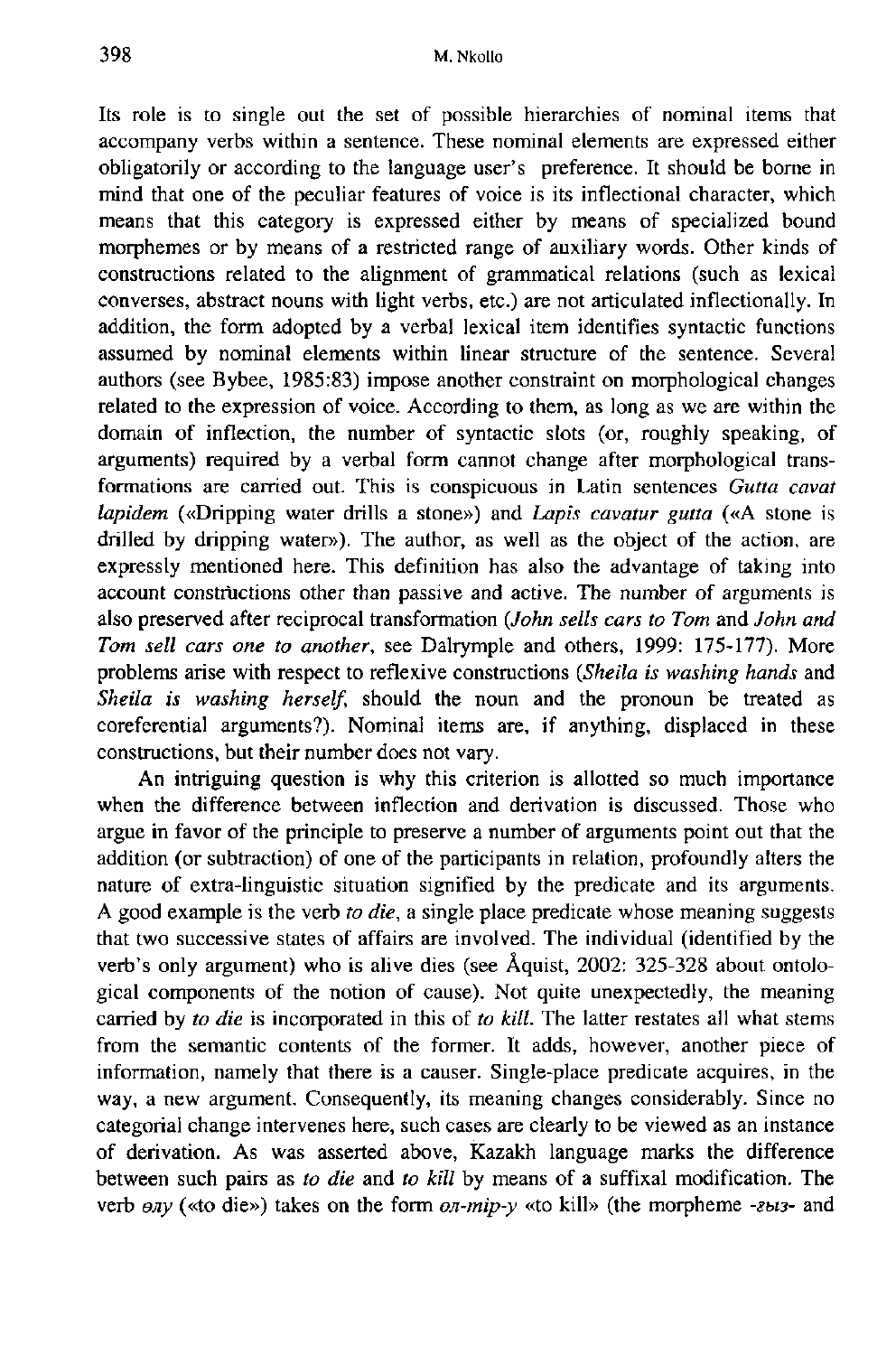**its combinatorial equivalents referred to above are not the only ones which faciłitate the expression of cause). The argument structure of the modified verb changes**  accordingly. It should be highlighted that the gap between *ony* and *onmipy* is, first **and foremost, semantic in its naturę. The syntactic level, i.e. the number of arguments, only mirrors changes in meaning between two lexical items. Both** *to die*  **and** *to kill,* **as two derivationally related lexical items, have to be inserted into two distinct dictionary entries.** 

**When a closer look is taken at structural modifications a sentence undergoes after the category of voice changes its value, a series of exceptions to the principle of preservation of the number of arguments can be discemed. For instance, a series of Polish expressions** *hałasowano, widziano, połączono* **as derived, respectively, from** *hałasować* **(«to behave noisily» monadic),** *widzieć* **(«to see», two-place predicate) and** *połączyć* **(«to join», combinable with three arguments). The use of these morphological variants necessitates the erasure of one of the arguments that accompany finite verbs. The element that is subject in active voice must disappear. Its preservation is prohibited for grammatical reasons** *{\*staruszkowie hałasowano za ścianą,* **«elderly people, one has made noise behind the wall» is ill-formed). It shouid be noted that the discursive role of these forms is to avoid an explicit mention of one of the participants in extra-linguistic situation signified by the verb and by its arguments (see Karolak, 1990:131-134, Paduceva, 2002:183). This pragmatic status of the verbs under discussion explains why they are defective with respect to the category of grammatical person. Nevertheless, the regularity of these forms (they are derivable from almost every Polish verb) and their ability to underlie syntactically complete sentences (as in** *Za ścianą hałasowano przez całą noc* **«It has been, all night long,** *noised* **behind the wall», which has clearly categorematic status) strongly suggests to treat them as paradigmatic (nonderivational, hence inflectional) variants in Polish verbal morphology. It would be a shear vagary to classify** *hałasowano, widziano, połączono* **and their corresponding personal forms individually and to insert them twice in a dictionary.** 

**An analogous situation occurs in French verbal morphology. Let us put to the test the relation between** *vendre* **and its pronominal counterpart. If the latter does not mean that the action is either reflexive (as in** *Elle se vend au premier venu* **«She sells herself to anyone who asks») or reciprocal (as in** *Us se vendent les voitures l'un*   $\dot{a}$  *l'autre* «They sell cars one to another»), the noun denoting the vendor may not, **again for syntactic reasons, be uttered. If this argument is hidden, the resulting construction is semantically equivalent to the one in passive voice. The sentences**  *Le ble se vend bon marche, \*Le ble se vend bon marche par les fermiers* **and** *Le ble est vendu bon marche par les fermiers* **corroborate that (Lamiroy, 1993:247-248). The foregoing illustration proves that the disappearance of one argument is obligatory. However, sińce these modifications deal with categorial characteristics of** *vendre* **(active** *vs.* **passive voice), it would be hard to deny their inflectional (and conseąuently non-derivational) character. Both forms will be treated only once in**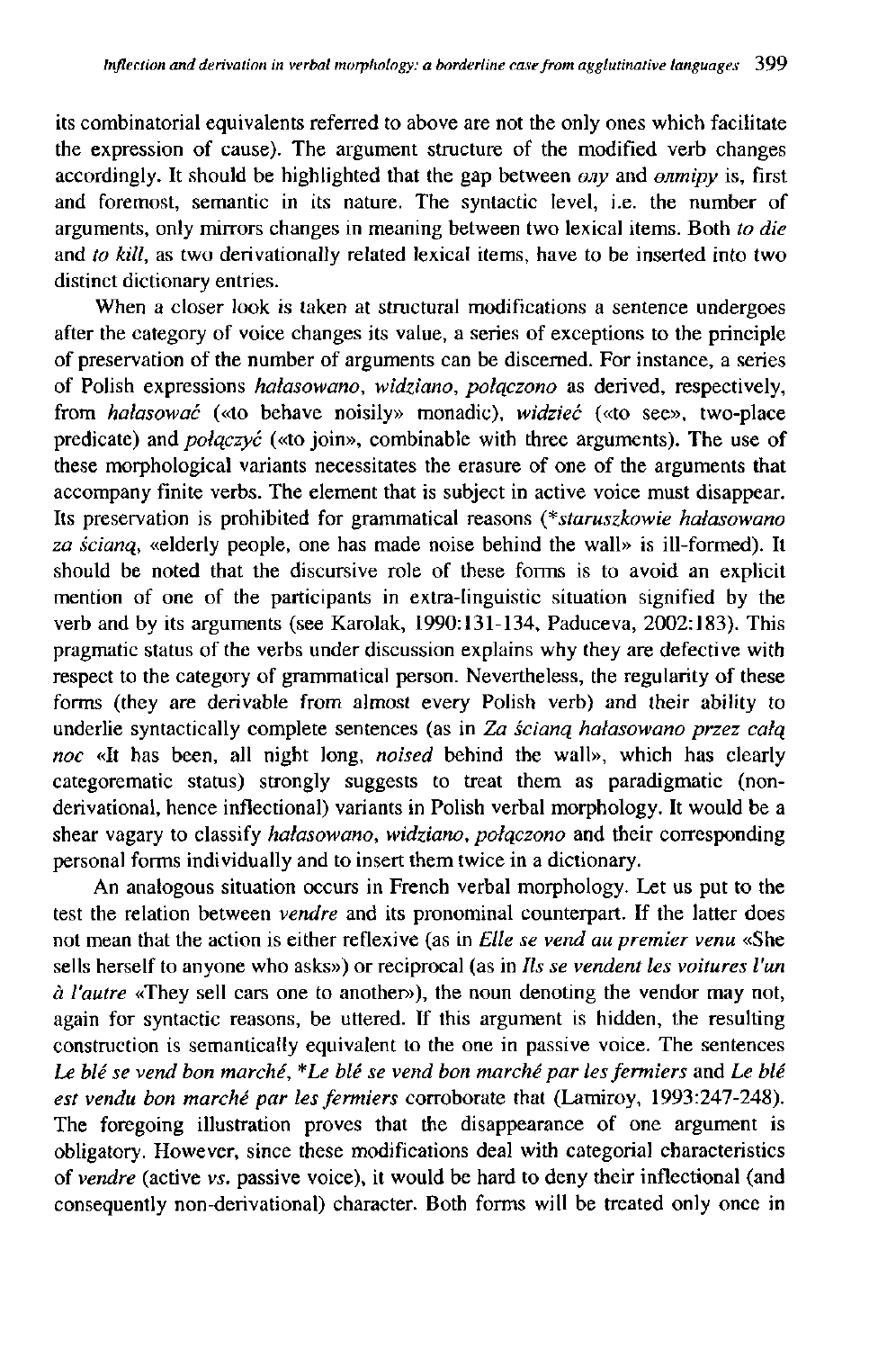**a lexicon. Yerbal morphology of Romance languages is permeated with this kind of structural processes. The ąuestion arises whether the Kazakh causative modification can be viewed as an instance of voice, categorial and inflectional in its naturę, or merely as a derivational phenomenon. The fact that there is a change in combinatorial properties of the factitive verb compared to those of the lexical item from**  which it originates does not determine the linguistic status of the former.<sup>4</sup>

**In order to solve this problem, some basie facts about the presence of grammatical categories within words' occurrences need to be invoked. These are not able to contain more than one value of a given category at a time. That is why the Spanish noun for children will be either plural** *(hijos)* **or singular** *(hijo),* **but not both singular and plural at the same time. Similarly, a uniąue instance of the personal pronoun in English is never - simultaneously - nominative and obliąue within a single category of case (either / or** *me,* **but not both at the same time). This principle holds true eąually well for all natural languages that possess inflection. The occurrences of Kazakh and Latin adjectives** *K^icK^paK,* **(«shorter») and**  *clarior* **(«clearer» or «more famous») both expressing comparative value within the category of degree, cannot take, for obvious reasons, superlative morphemes**  *{\*iC}m-ig}icicapaKi* **and** *\*clariorissimus,* **respectively). Likewise, actual realizations of yerbal lexical items are subjects to this constraint with respect to the category of Yoice. Active verbs exclude passive ones and vice versa (see** *\*He is steals precious*  stones and \*Precious stones are stolen steals by him). Reciprocal constructions will **not be, simultaneously, reflexive and passive, etc. To put it simply, in the expression of one and the same grammatical category, the exponents of its respective values are never cumulated in word's single occurrence.** 

**In spite of this obvious postulate, several researchers claim the contrary and prove they find two distinct values of a single category in the same occurrence of an inflected word.^ They evoke, in the course of their reasoning, such forms as Kazakh** 

**<sup>•\*</sup> Goldberg (2001:506, 510-514) highlights many instances of systematical ellipsis of one of nominał constituents that accompany causative verbs (which are two or more place predicates). These structural variants are most freąuent in habitual and potential sentences** *(Tigers aiways kill at night, These revolutionary new brooms sweep cleaner than ever).* **Another kind of construction where one of the arguments is eliminated is that where predicative expression imposes evident semantic restrictions on its arguments** *(It is good to recycle* **as opposed to** *\*John is breaking,* **where the meaning of** *to break*  **is not sufficiently elear to give up one of the participants in the extra-linguistic situation it signifies). Finally, an argument may be omitted when it contributes poorly to the information structure of the sentence. Such a nominał element does not lend itself to be focused (cf.** *\*The singer aiways aimed to dazzle* **people,** *\*Tigers only kill at night.* **They** *are easily caught at that time,* **stressed nominał constituents are not italicized). The omission is obligatory in such cases. Numerous prosodic phenomena (e.g. płacement of accents, division into phonological segments) seem to confirm that. All this does not alter, however, the categorial status of verbał form, which still belongs to the paradigm and there is no need to ałłot a distinct lexicał entry to it.** 

**<sup>&#</sup>x27; Two apparent counter-examples to this principle were brought to light so far. The first of them pertains to French prepositional phrases with partitive quantification** *(ecrire avec de l'encre, acheter*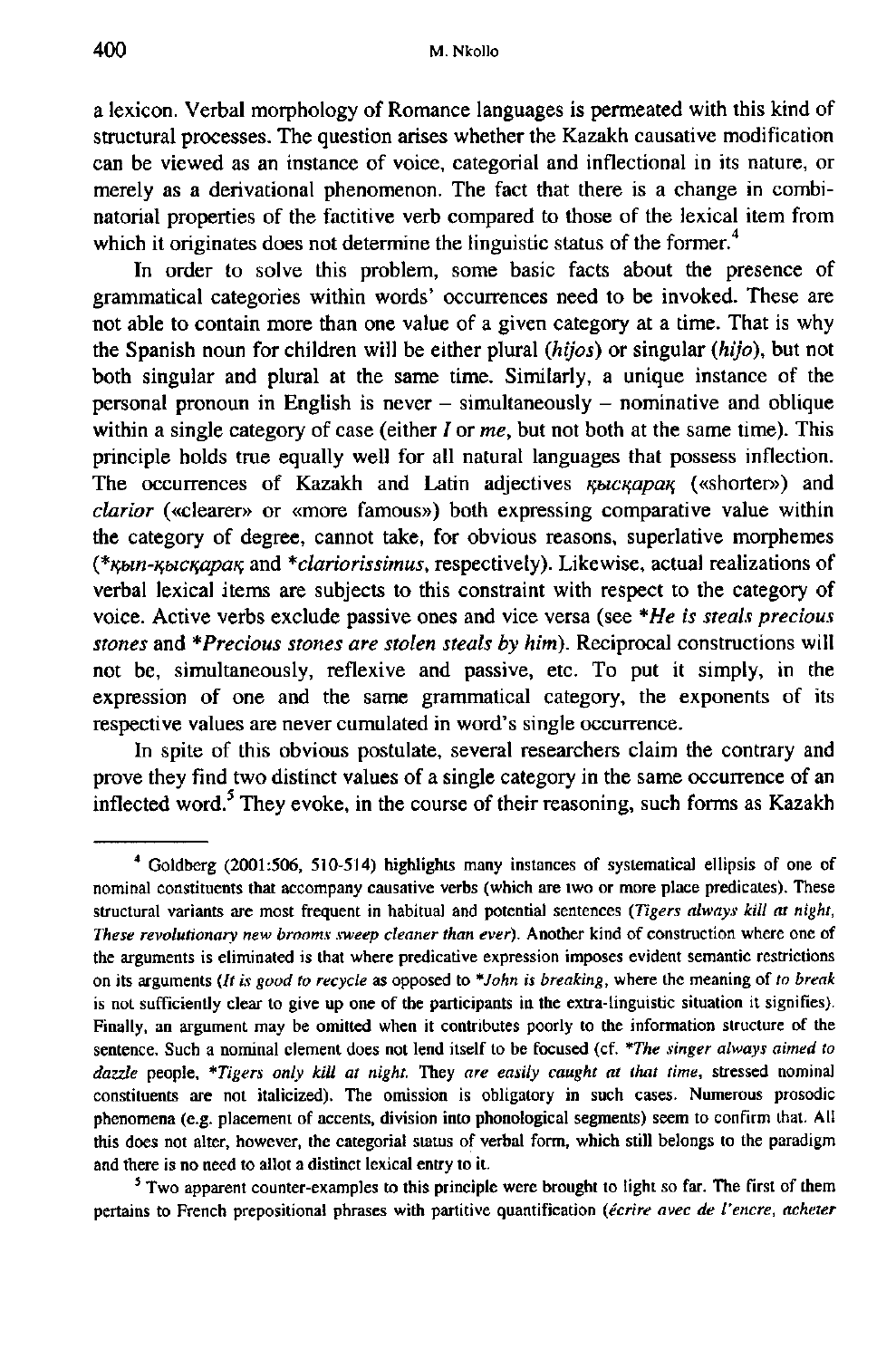noun *doc-biMbi3-2a* («to our friend»). *Joc*, pure and simple nominative, is followed **here by POSS. 1 PLUR. morpheme which, in its tum, precedes the ending of dative case. The ąuestion, then, arises whether it is justified to claim coexistence, within**  *doc-biMbi3-za,* **of two cases - nominative and dative. There are several reasons why such an assertion needs to be dismissed. The expression of values of different categories may occasionally involve solely a set of specialized endings. However, certain forms, particularly those that are interpreted as unmarked (such as singular number, active voice or nominative case), do not have any distinct markers within their stmcture (or, to put it another way, they have zero exponents). Other inflectional forms are built upon them, usually by means of a series of adjuncts added to the unmarked form. It seems, then, that two distinct categorial values within word's single occurrence can be recognized. Such is the status of the paradigm of the Polish noun** *park* **(NOM. SG.). The remaining casual values are either built on it or homophonous with it:** *park-u* **(GEN. SG.),** *park-owi* **(DAT. SG.),** *park* **(ACC. SG.),** *park-u* **(LOC. SG), etc. It does not follow, however, that such forms as** *parku* **or** *parkom* **(DAT. PL) are doubly marked for case. Formal syncretisms that appear sometimes between two (or more) forms are not relevant with respect to this principle (see Bogusławski, 1992:71-73).** 

**Another argument to be adduced in favor of the mutuałły exclusive character of two values of a single category inside one word's occurrence is provided by the observation of syntagmatic properties of inflectional markers (whether agglutinative or flexive ones). Affixes, adpositions, inflectional endings as well as derivational morphemes are synsemantic. Their pecuharity relies on the fact that they are unable to occur autonomously. Taken in isolation, they are devoid of any semantic contents. The only reason for their existence is to modify categorial status of free** 

*avec de for,* **etc). According to Kempf (1975:150-151), such constructions are doubly inarked for the category of case. It seems that in their structure instrumental as well as partitive cases can be recognized. However, all this reasoning is clearly based on the misinterpretation of what partitive NPs actually are in French. It is true that there is a special inflectional form for partitive in such languages as Finnish which is used when dealing with what is often referred to as "inalienable possession" - the objects which are inherently possessed by a certain totality (for instance, body parts with respect to the whole body) have to be marked with appropriate endings (see Bally, 1926/1996:48-52). However, partitive in French shouid be viewed as belonging to the domain of nominał ąuantification and not to the case understood here as a means of marking dependent nominał elements for the type of relationship with their head. The partitive information in French does not assume this function (cf. De Carvałho, 1996:182-184). Other controversy is generated by the existence, in nominał morphology of**  Turkic languages, of such formations as  $may$ -nap-bi-nda-ebi-nbin<sub>1</sub> (i.e. mountain-PL-3 POSS-LOC-**PRON.-GEN, «of one who is in these mountains», Kazakh) or** *tarla-lar-in-ki-ler-in* **(i.e. field-PL.- GEN.-PRON.-PL.-GEN., aof those belonging to the fields», Turkish, the example quoted after Plank, 1999:284). In the first of the above examples, there are, effectively, locative as well as genitive cases. However, the second of them pertains to the preceding pronoun and not to** *may.* **The same applies to the Turkish example. All in all, it is not legitimate to maintain that two values of a single category are cumulated in such nominał items.**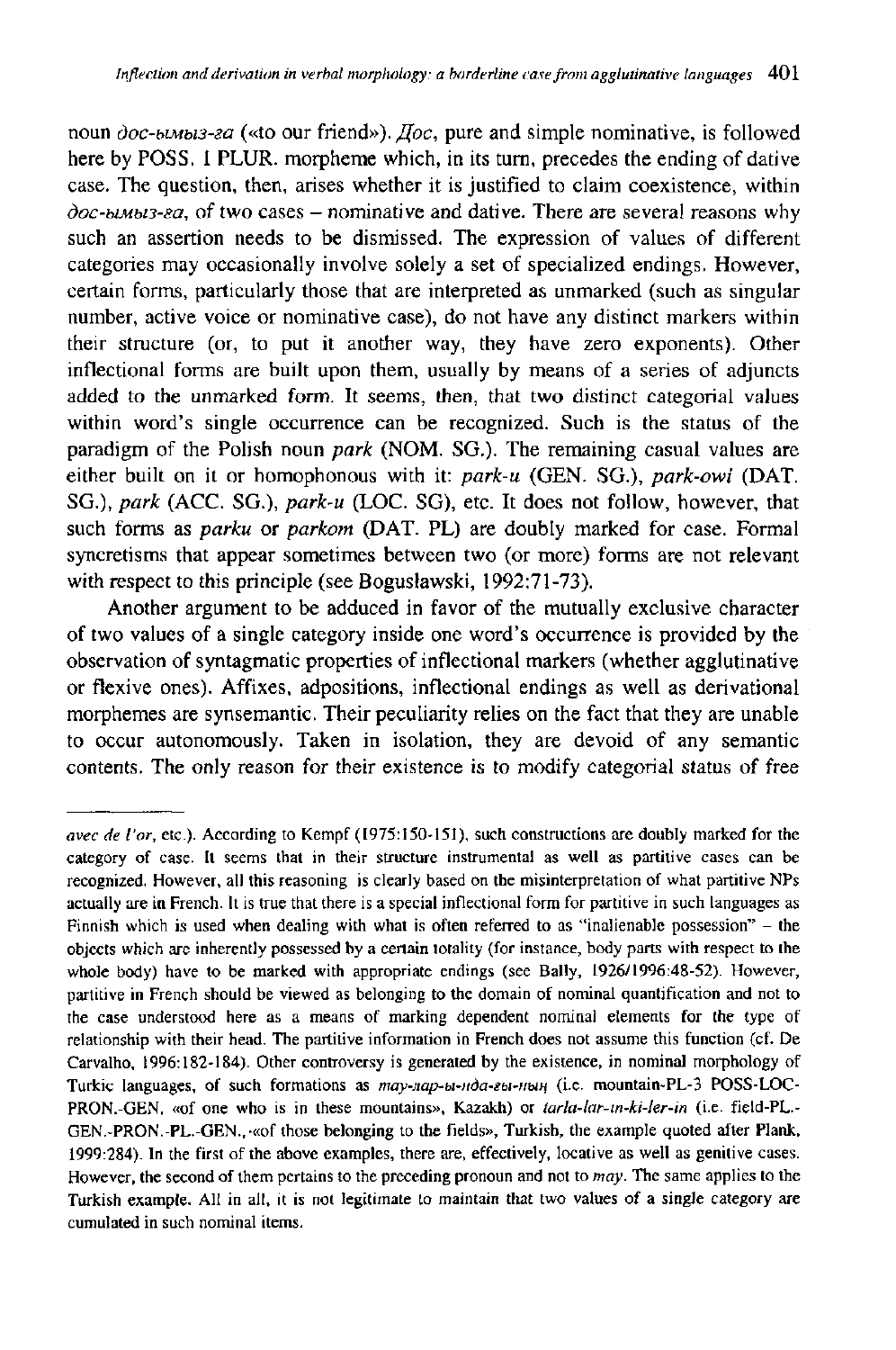forms. The same applies to intonation (Nkollo, 2002:133-134) and word order. **Conseąuently, the hnguistic status of** *docbmusza* **is eąuivalent to that of Polish forms deriving from** *park* **(see Bańczerowski, 1999b:47).** 

**In Kazakh conjugation, reflexive, passive and reciprocal voice are morphologically built on active voice. In other words, there is a series of specialized formatives that, agglutinated to a verbal root, carry the meaning of passiveness, reciprocity or reflexivity. They are the following morphemes:** *-in- {-bin-l-ji-,*  **according to the tenets of synharmonism and of progressive assimilation) as in**  *mekcepy* «to supervise» and *mekcepiny* «to be supervised, to be controlled» (passive),  $-iH - (-UH - I - H -)$ , as in *mekcepiny* «to control, to supervise oneself» **(reflexive voice). Finally, for the reciprocal voice we have** *-ic-* **morpheme** *{-bic-/-c*are its combinatorial variants, see *mekcep-ic-y* «to supervise, to control each **other»). Such morphological modifications are fully regular, disregarding altemations for which phonology is responsible. As for causative verbs, they are**  also underlain by active forms *(mekcep-mkis-y,* «to order to supervise someone»). **However, the element** *-zis-* **and its allomorphs are not the only ones that introduce**  causative meaning (in *Жана мақалада сенің сөздерің келтірілген* «your words were quoted in a new article», *Тышқан кеденшілерден өлтірілмеген* «the mouse was not killed by customs officials», the verbs *kenmipinzen* and *enmipijumezen* contain the formative *-mip-*; their initial elements *ken*- and  $\theta$ *n*- mean «to come» and **«to die», respectively). The accumulation of several values of the category of voice is prohibited in Kazakh verbal morphology. That is why active and passive cannot co-occur inside one and the same lexical item. The same holds true of combinations: passive and reflexive, reflexive and reciprocal, reflexive and active and so on. This orderly panorama changes radically when dealing with factitive verbs. They are not only morphologically derived from corresponding active forms, but also easily combinable with other values discemible within the category of**  voice. This is what happens to the above-mentioned two verbs *(Kenmipinzen* and  $e^{amipi\omega}$ *ezen*). The factitive morpheme neighbors in both cases with the element *-in-* **which is, beyond any doubt, the exponent of passive voice.** 

**We might wonder why these two formatives are allowed to appear one with the other within a single word's stmcture. The only logical answer to this ąuestion is that passive and causative meanings are not mutually exclusive. The reason of this compatibility lies in merely derivational (non-categorial) status of** *-zbi3-, -mip-* **and their variants. In fact, these elements can be followed, in a linguistically natural and non-exceptional way, not only by passive, but also by reflexive morphemes (what leads to** *Kenmipiny,* **«to evoke oneself, to ąuote oneself» or** *enmipiny* **«to kill oneself, to commit suicide»). As we see, causative verbs are already inflected with respect to the category of voice. If particular values of the latter cannot be cumulated, an instance of combining more than one of them inside a single word would contravene to one of the most fundamental and universal features of inflection. Therefore, what we are dealing here with, is derivational modification.**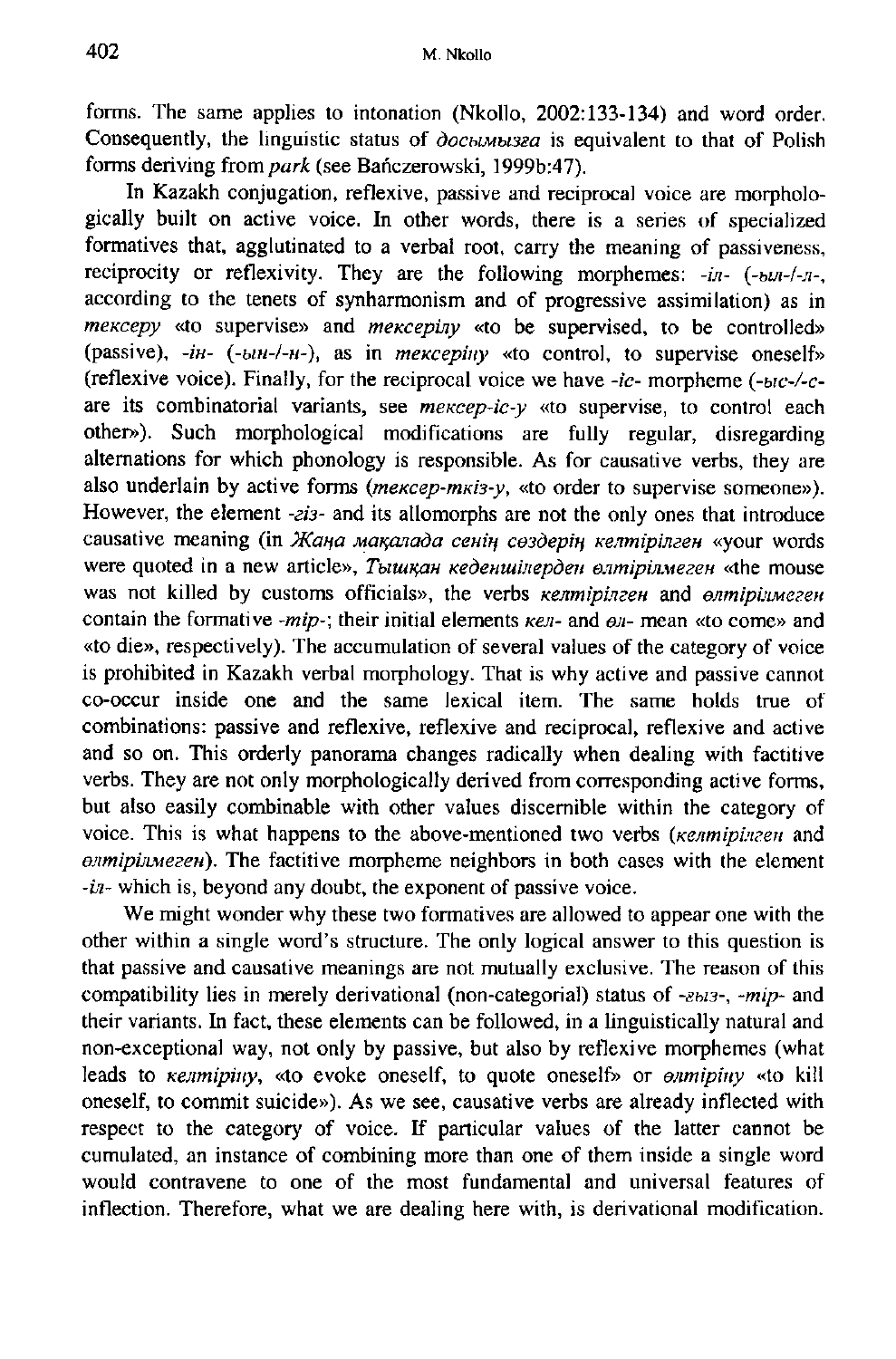**Causative morphemes in Kazakh language do not represent grammatical category of voice.** 

**Apart from what has been put forward so far, there is a number of arguments**  that support the hypothesis about derivational, rather than inflectional, nature of **factitive change in Kazakh language. However, contrary to what is the case with the principle of non-accumulation of several categorial values, these arguments are conceptualized in terms of «more or less». Unsurprisingly then, the facts that we shall allude to here are rather a matter of degree instead of «either-or» choice. The first such argument relies on the number of morphemes responsible for conveying factitive meaning. Apart from** *-sus-,* **the derivational formative** *-mip-* **(jointly with**  its allomorphs, as in *oman-dbip-y* «to start an engine» or  $\vec{b}$ *in-dip-y* «to make known, **to communicate») has been already mentioned. These two forms are not the only ones; there is a bundle of other morphological elements capable of transmitting the same piece of information. On the other hand, inflectional formatives distinguished inside the category of voice (in this case passive, reflexive and reciprocal) are differentiated only with respect to the principles of symharmonism. They are far less diversified than causative elements. The reason why the exponents of the latter are so numerous stems from their derivational naturę. In a word, affixes are greater in number and more differentiated in their form than the exponents of grammatical categories (Beard, 1998:45). It is particularly conspicuous when examining agent nouns in Polish and the number of suffixes responsible for introducing this semantic**  value: wykład-owca («lecturer») and *zwiad-owca* («recon-naissance soldier»), *handl-arz* **(«merchant») and** *koszyk-arz* **(«basketball player» or «basket maker»),**  *fabryk-ant* **(«manufacturer, factory's owner») and** *spekul-ant* **(«speculator, stock exchange customer»),** *kup-iec* **(«trader, merchant») and** *zawodow-iec* **(«professional»), etc. The number of Kazakh causative formatives follows the same mechanism.** 

**Factitive elements are also less regular when it comes to their semantic properties. Unlike inflectional categories in verbal morphology, where the correspondence between meaning and form is one-to-one (one sense has only one materiał exponent), causative meaning is often expressed, so to speak, at random. Although the semantic effect of the agglutination of factitive morphemes is aiways the same (one may easily foresee what the difference between** *mypy* **and** *myp-zbis-y*  **is), there are verbs whose meaning is causative even when appropriate formatives are absent in their structure. One of the most blatant examples of this irregularity is**  the couple of verbs  $xca6y$  and  $auy$  («to close» and «to open», respectively; the first **can be paraphrased as «cause become not open» and its partner as «cause become open»). Although, the meaning of each clearly hints at some cause, the morphology does not mirror this semantic feature. When appropriate formatives are agglutinated**  to *xcaby* and *auy*, the reference appears to someone issuing order to close or to **open something. Syntagmatic status of categorial formatives is, in this respect,**  comple-tely different – once they are present, a semantic change is completed in the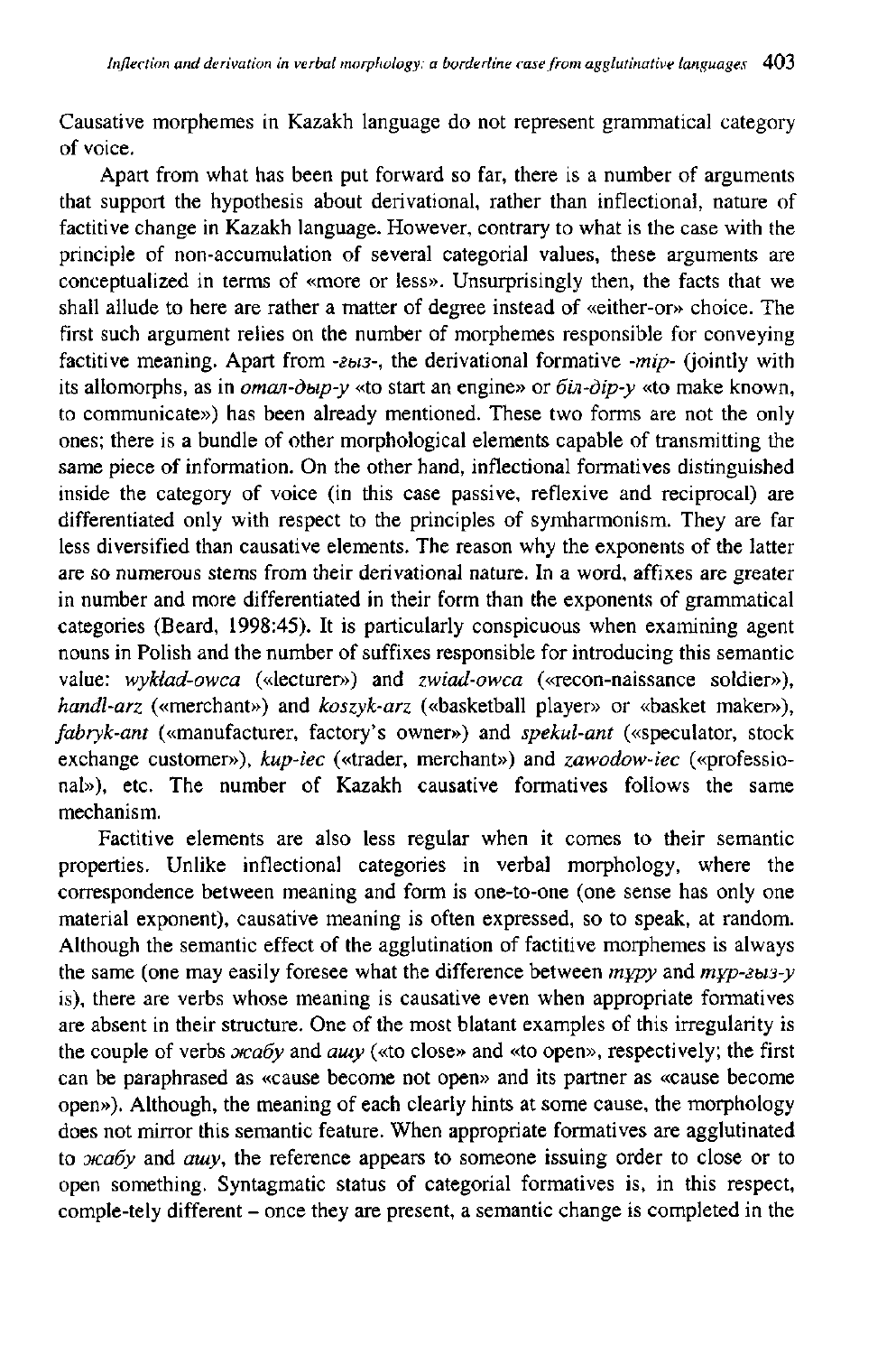**Structure of the word. Otherwise, the verb does not convey passive, reciprocal or reflexive meaning.** 

**An additional feature may be relevant to our investigation when attempting to precise combinatorial properties of causative morphemes. The insertion of these elements can be realized recursively (see Hakkani-Tiir, 2002:382 for examples from Turkish and for discussion of this problem). Other languages, even those which are not genetically akin to Kazakh also exhibit such capacity. It is testified by French series:** *voir* **(«to see») and** *faire voir* **(«to make see»). Further on, the latter can reach the form** *faire faire voir.* **Ergo, a conclusion can be drawn that the exponents of factitivity in Kazakh language are endowed with special syntagmatic status. It is, as it seems, one more proof of their derivational character. Inflectional morphemes**  *-in-, -iH-* **and** *-ic-,* **despite their regularity, cannot be agglutinated more than once to the lexical item they modify. The forms** *ceunecicy (< ceiuiecy* **«to talk to one**  another»  $\lt$  *ceiney* «to talk to») or *mapanumy* ( $\lt$  *mapany* «to comb one's hair»  $\lt$ *mapay* **«to comb») are not attested in Kazakh lexical system. The reason why these forms are disallowed originates in meanings they convey: they are, as it seems, not amenable to semantic interpretation. The same holds true of the exponents of other**  grammatical categories ( $\pi$ *akcu* «good»,  $\pi$ *akcu-nay* «better», \* $\pi$ *kakcu-nay-nay* **«better followed by COMP.»). Non-recursive character has been evoked many**  times in the professional literature as a touchstone of inflectional status of forms that comply with this principle (Scalise,  $1988:570$ ).<sup>6</sup> As has been previously **affirmed, the combinations consisting of multiple insertions of one inflectional morpheme are pragmatically incomprehensible.** 

**Before concluding, it seems desirable to comment on the practical dimension of the matters treated herein. As was said above, the distinction between two areas of research acąuires significance when deciding how lexicographic works shouid be drawn up. Once a decision to split Kazakh simple verbs and their factitive counterparts is made, they need to be inserted into two separate dictionary entries. Certainly, serious objections might arise against this point of view. The shortcomings of the solution proposed here are visible especially when derived forms merely introduce information about the order (a purely verbal act) to execute the** 

<sup>&</sup>lt;sup>6</sup> This argument does not take care of all doubtful elements in the linguistic status of causative modifiers. The majority of derivational formatives in Kazakh are not repeatable (\*py<sub>Kcam-HaMa-HaMa,</sub> *\*Kemui-MK-miK, \*mejiey-uii-mi,* **etc). It is exclusively lexical items with a single occurrence of**  modifying morpheme that are attested in this language (pyxcam-HaMa - «written permission, visa»; *KeniuiniK -* **«majority»;** *meneymi -* **«this who pays, tax-payer»). The mechanisms responsible for this situation are identical to those forbidding restatement of one and the same inflectional ending. However, similar semantic constraints do not apply to the insertion of causative morphemes. Even multiple occurrences of the latter within the structure of a single verb do not result in distorting its meaning. It is simply a ąuestion of several instances of ordering. Scalise (ibid.: 570) presents several examples of multiple insertions of suffixes within a single Iexical item. It shouid be borne in mind, however, that this practice applies more frequently to prefixes. These are iterated mainly for expressive purposes.**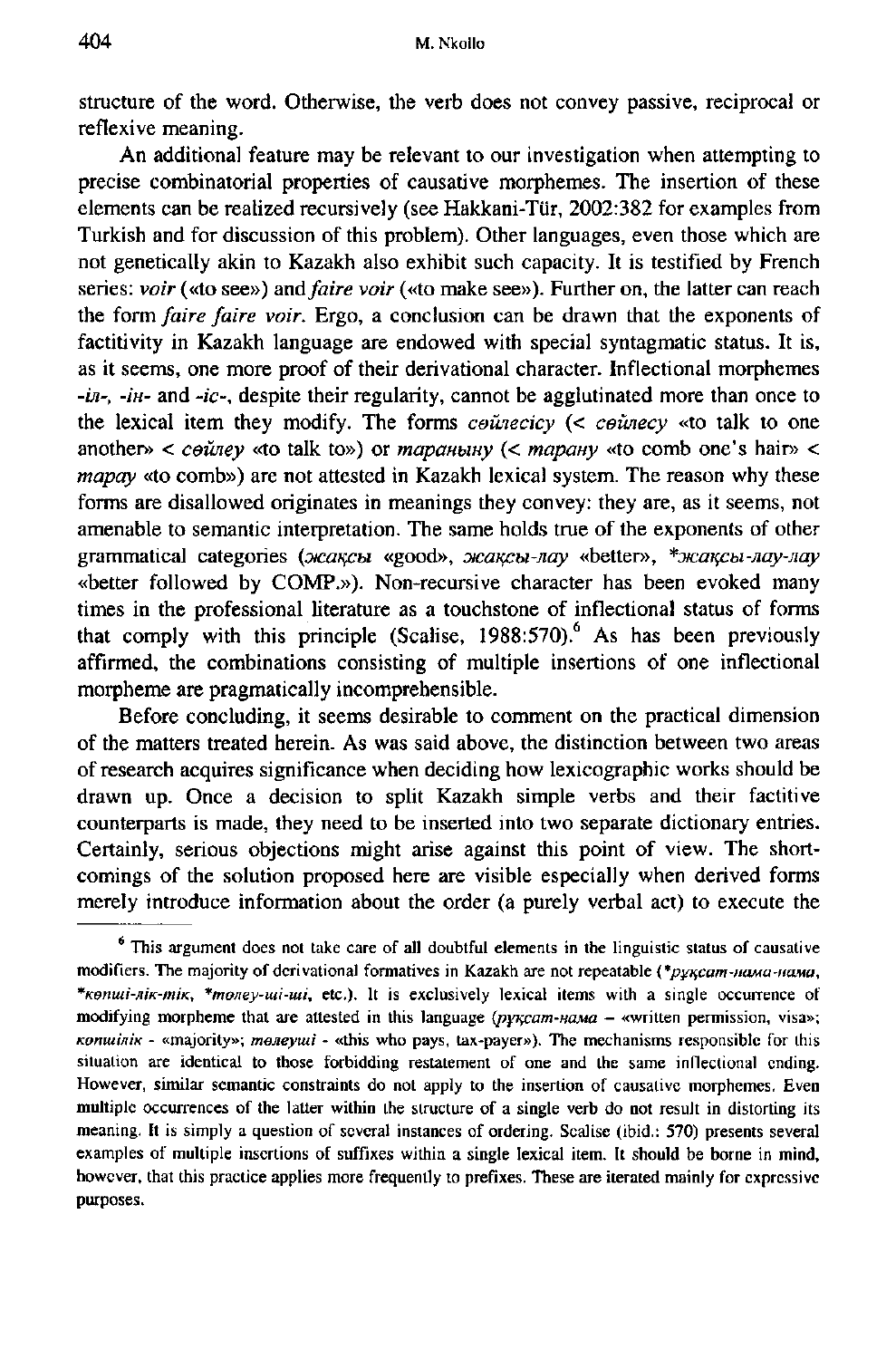**State of affairs signified by a simple verb. It is exactły what takes place in a long**  series of factitive lexical items: *mekcepy* «to control, to supervise» and *mekcepmki3-y* «to make submit to control, to order to supervise». Likewise, the couple *ceiney* «to talk, to speak» and *ceune-mkis-y* «to order to speak, to force to speak» **conveys such meaning. It can be rightfuUy argued that semantic change induced by the insertion of factitive element does not deserve regular encoding in the lexicon. Simply, the correspondence between the meaning and the form is unambiguous and the semantic effect resulting from this modification is fully predictable. Nevertheless, Kazakh lexical system abounds in verbs whose meaning changes radically after the adjunction of causative morphemes (cf. Carstairs-McCarthy, 1998:326). The following two examples illustrate that:** *óuidipy* **«to make known, to declare, to express»** *{6ijiy* **means «to know»),** *enmipy* **«to kill» (derived from** *eny,*  **«to die»). It would be interesting to research the origins of this difference. The answer is to be sought inside combinatorial properties of two types of complex verbs. Whereas the former invariably require a subject that designates an animate being (or even a human, dotted with the ability to issue orders), the latter allow for a**  wider range of entities. Their subjects are semantically far more diversified and may **refer to human beings, as well as to natural phenomena, person's acts, etc. In such cases, the semantic difference between simple verbs and their causative counterparts is too important to remain unaccounted for. It seems preferable, then, to introduce both, simple and derived lexical items, under separate dictionary entries. Therefore, it might be concluded that the distinction between inflection and derivation serves to improve the methods currently employed in lexicography which is, undoubtedly, a utihtarian task.** 

## **BIBLIOGRAPHY**

- **Aąuist L. (2002),** *Old Foundations for the Logic of Agency and Action.* **Studia Logica: an Inter**national Journal of Symbolic Logic LXXII (3), 313-338.
- **Ball y Ch. (1926/1996),** *The Expression of concepts of the personal domain and indivisibility in Indo-European Languages,* **in H. Chappell and W. McGregor (eds.), 1996,** *The Grammar of Inalienability.* **Berlin-New York: Mouton de Gruyter, 31-61.**
- **Bańczerowsk i J. (1999a),** *Diversity of Flection,* **in M. Kłańska and P. Wiesinger (eds),** *Yielfalt der Sprachen. Festschrift fur Aleksander Szulc zum 75. Geburtstag.* **Wien: Edition Praesens, 483-504.**
- Bańczerowski J. (1999b), Toward a grammar of flection. Investigationes Linguisticae VI. 5-84.
- **Bańk o M. (2002),** *Wykłady z polskiej fleksji.* **Warszawa: Wydawnictwo Naukowe PWN.**
- **Beard R. (1998),** *Derivation,* **in A. Spencer and A.M. Zwicky (eds),** *The Handbook of Morphology,*  **Oxford-Malden: Blackwell Publishers, 44-65.**
- **Bogusławsk i A. (1992),** *Two Es.iays on Inflection.* **Warszawa: Energeia.**
- **Bybe e J.L. (1985),** *Morphology. A study of the relation between meaning and form.* **Amsterdam-Philadelphia: John Benjamins (Typological Studies in Language 9).**